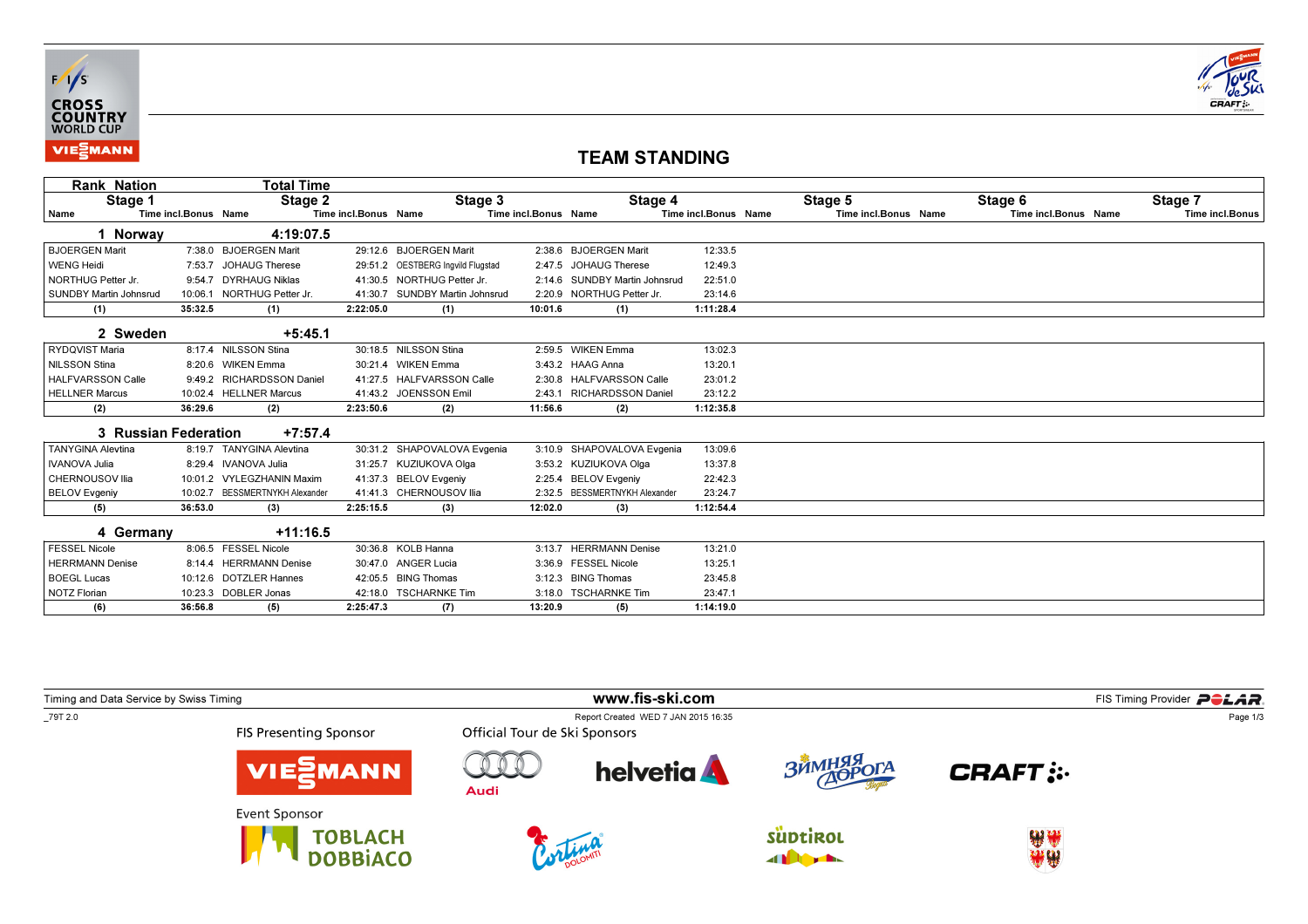



## TEAM STANDING

| Rank Nation              |                      | Total Time                         |                      |                              |                      |                                    |                      |                      |                      |                 |
|--------------------------|----------------------|------------------------------------|----------------------|------------------------------|----------------------|------------------------------------|----------------------|----------------------|----------------------|-----------------|
| Stage 1                  |                      | Stage 2                            |                      | Stage 3                      |                      | Stage 4                            |                      | Stage 5              | Stage 6              | Stage 7         |
| Name                     | Time incl.Bonus Name |                                    | Time incl.Bonus Name |                              | Time incl.Bonus Name |                                    | Time incl.Bonus Name | Time incl.Bonus Name | Time incl.Bonus Name | Time incl.Bonus |
| 5 Italy                  |                      | $+12:05.0$                         |                      |                              |                      |                                    |                      |                      |                      |                 |
| STUERZ Giulia            |                      | 8:37.0 DE MARTIN TOPRANIN Virginia |                      | 31:14.8 VUERICH Gaia         |                      | 3:09.5 DEBERTOLIS llaria           | 13:52.5              |                      |                      |                 |
| <b>DEBERTOLIS Ilaria</b> | 8:37.1               | <b>BAUDIN Francesca</b>            |                      | 31:33.5 DEBERTOLIS Ilaria    |                      | 3:35.2 DE MARTIN TOPRANIN Virginia | 13:54.8              |                      |                      |                 |
| <b>HOFER David</b>       |                      | 10:15.0 DE FABIANI Francesco       |                      | 41:13.1 PELLEGRINO Federico  |                      | 2:14.7 NOECKLER Dietman            | 24:01.0              |                      |                      |                 |
| <b>CLARA Roland</b>      |                      | 10:15.8 NOECKLER Dietmar           |                      | 41:18.0 DE FABIANI Francesco |                      | 3:19.1 CLARA Roland                | 24:01.4              |                      |                      |                 |
| (11)                     | 37:44.9              | (4)                                | 2:25:19.4            | (4)                          | 12:18.5              | (7)                                | 1:15:49.7            |                      |                      |                 |
| 6 Finland                |                      | $+14:01.8$                         |                      |                              |                      |                                    |                      |                      |                      |                 |
| <b>NISKANEN Kerttu</b>   |                      | 8:13.4 NISKANEN Kerttu             |                      | 30:44.1 MONONEN Laura        |                      | 3:29.7 KYLLOENEN Anne              | 13:08.3              |                      |                      |                 |
| <b>MONONEN Laura</b>     |                      | 8:16.4 SAARINEN Aino-Kaisa         |                      | 30:54.4 KYLLOENEN Anne       |                      | 3:31.7 SAARINEN Aino-Kaisa         | 13:33.5              |                      |                      |                 |
| <b>NISKANEN livo</b>     |                      | 10:26.2 NISKANEN livo              |                      | 41:30.4 NISKANEN livo        |                      | 3:10.8 NISKANEN livo               | 23:18.3              |                      |                      |                 |
| <b>HYVARINEN Perttu</b>  |                      | 10:26.6 NOUSIAINEN Ville           |                      | 44:49.6 HYVARINEN Perttu     |                      | 3:21.9 HYVARINEN Perttu            | 24:14.0              |                      |                      |                 |
| (8)                      | 37:22.6              | (7)                                | 2:27:58.5            | (10)                         | 13:34.1              | (4)                                | 1:14:14.1            |                      |                      |                 |
| 7 France                 |                      | $+15:48.8$                         |                      |                              |                      |                                    |                      |                      |                      |                 |
| THOMAS HUGUE Coraline    |                      | 8:13.0 JEAN Aurore                 |                      | 31:45.6 AYMONIER Celia       |                      | 3:36.5 AYMONIER Celia              | 13:39.1              |                      |                      |                 |
| <b>JEAN Aurore</b>       |                      | 8:19.6 THOMAS HUGUE Coraline       |                      | 31:58.3 JEAN Aurore          |                      | 3:39.1 JEAN Aurore                 | 13:55.2              |                      |                      |                 |
| <b>MANIFICAT Maurice</b> |                      | 10:06.0 MANIFICAT Maurice          |                      | 42:44.9 JAY Renaud           |                      | 2:58.9 MANIFICAT Maurice           | 23:31.2              |                      |                      |                 |
| <b>DUVILLARD Robin</b>   |                      | 10:07.0 GAILLARD Jean Marc         |                      | 43:01.6 MANIFICAT Maurice    |                      | 3:06.7 GAILLARD Jean Marc          | 24:13.6              |                      |                      |                 |
| (4)                      | 36:45.6              | (9)                                | 2:29:30.4            | (8)                          | 13:21.2              | (6)                                | 1:15:19.1            |                      |                      |                 |
|                          |                      | 8 United States of America+17:03.0 |                      |                              |                      |                                    |                      |                      |                      |                 |
| <b>BJORNSEN Sadie</b>    |                      | 8:12.0 BJORNSEN Sadie              |                      | 30:46.3 CALDWELL Sophie      | 3:05.7               | <b>BJORNSEN Sadie</b>              | 13:11.2              |                      |                      |                 |
| <b>STEPHEN Elizabeth</b> |                      | 8:12.9 STEPHEN Elizabeth           |                      | 30:47.2 RANDALL Kikkan       |                      | 3:13.3 DIGGINS Jessica             | 13:40.6              |                      |                      |                 |
| <b>HAMILTON Simeon</b>   |                      | 10:17.7 BJORNSEN Erik              |                      | 44:19.4 HAMILTON Simeon      | 2:41.1               | <b>BJORNSEN Erik</b>               | 24:33.8              |                      |                      |                 |
| <b>BJORNSEN Erik</b>     |                      | 10:28.3 HAMILTON Simeon            |                      | 44:37.3 BJORNSEN Erik        |                      | 3:23.9 HAMILTON Simeon             | 24:39.8              |                      |                      |                 |
| (7)                      | 37:10.9              | (12)                               | 2:30:30.2            | (5)                          | 12:24.0              | (8)                                | 1:16:05.4            |                      |                      |                 |